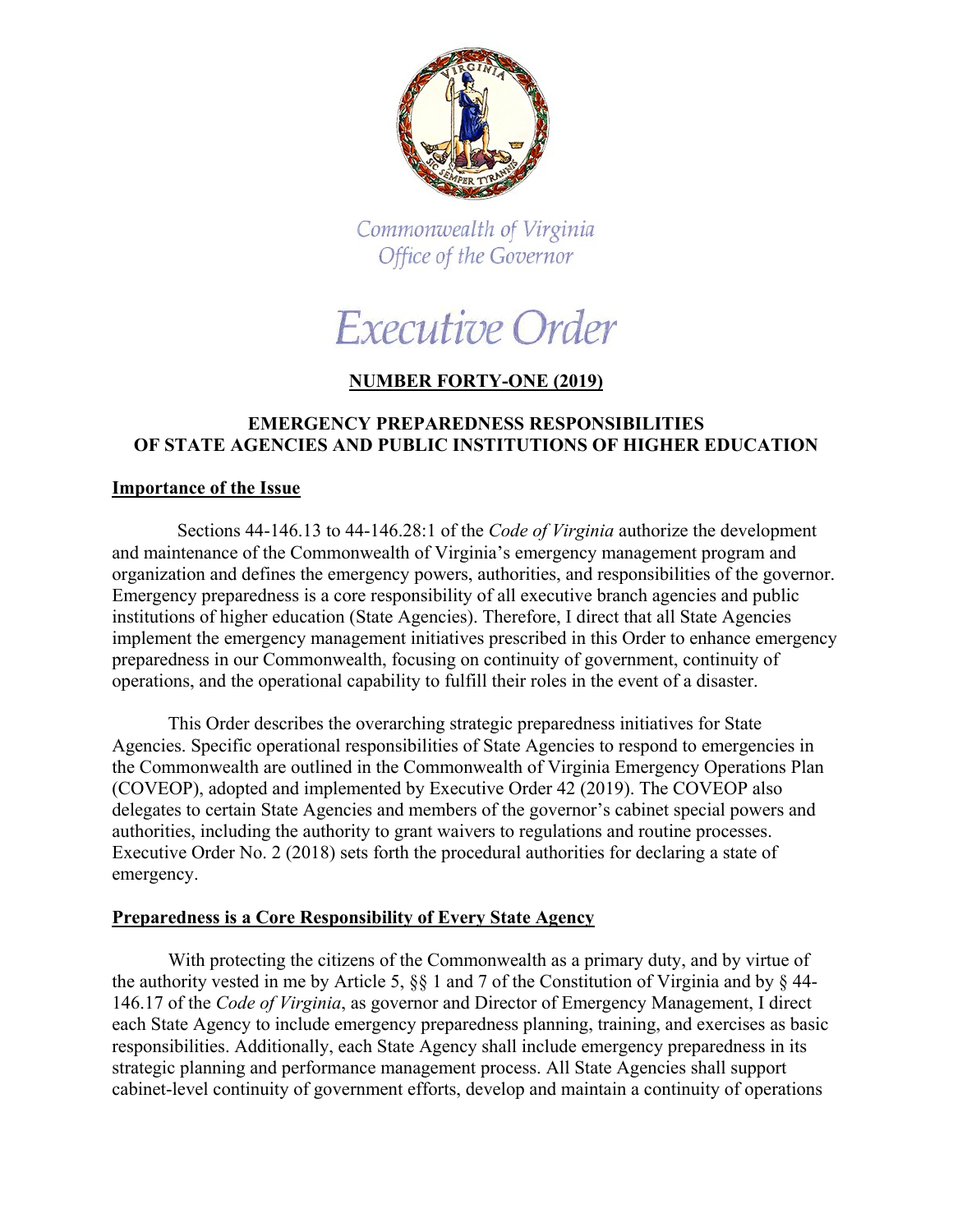plan, use all resources and capabilities to support statewide response and recovery efforts and provide emergency public information resources. Furthermore, I encourage legislative, judicial, and independent State Agencies to develop and maintain a continuity of operations plan in order to ensure the continued provision of essential state governmental services to citizens during an emergency.

## **Ensure State-Level Readiness**

Catastrophic disaster response and recovery requires the whole of state government. As such, all cabinet-level offices and State Agencies, including those not designated in the COVEOP, shall be prepared to support disaster preparedness, response, and recovery efforts upon direction of the governor or his designee.

In order to be prepared for potential emergency situations, I order the following:

### A. Cabinet Responsibilities

Each member of the governor's cabinet shall be responsible for conducting an annual review of the disaster preparedness, response, and recovery roles assigned to his or her office and State Agencies to ensure that they have adequate plans, federally-compliant emergency procurement contracts, staff, and resources to fulfill their responsibilities as assigned in the COVEOP.

B. Agency-Designated Virginia Emergency Support Team (VEST) Liaison Officer The VEST is the interagency coordinating group that operates the Virginia Emergency Operations Center (VEOC) to carry out emergency response and recovery activities. In order to fulfill the mission of the Commonwealth's emergency management program, it is essential that all State Agencies have adequate representation on the VEST. Therefore, each executive branch agency shall appoint a VEST Liaison Officer and at least one alternate to serve as the primary point of contact for all disaster preparedness, response and recovery matters. VEST Liaison Officers shall have subject matter expertise to staff relevant Emergency Support Functions, the authority to dedicate resources, and the ability to fulfill other assignments upon activation of the VEST. VEST Liaison Officers shall also participate in monthly exercises in the VEOC and follow a training program as determined by the Virginia Department of Emergency Management (VDEM). The primary and alternate VEST Liaison Officers shall have direct access to the head of his or her agency.

The VEST Liaison Officers shall be responsible for the following duties:

- 1. Familiarity with the COVEOP available on the VDEM website;
- 2. Preparation and maintenance of the portions of the COVEOP for which they are responsible. Lead agencies are responsible for coordinating revisions to their respective portions of the COVEOP and complying with the content and submission requirements established by VDEM;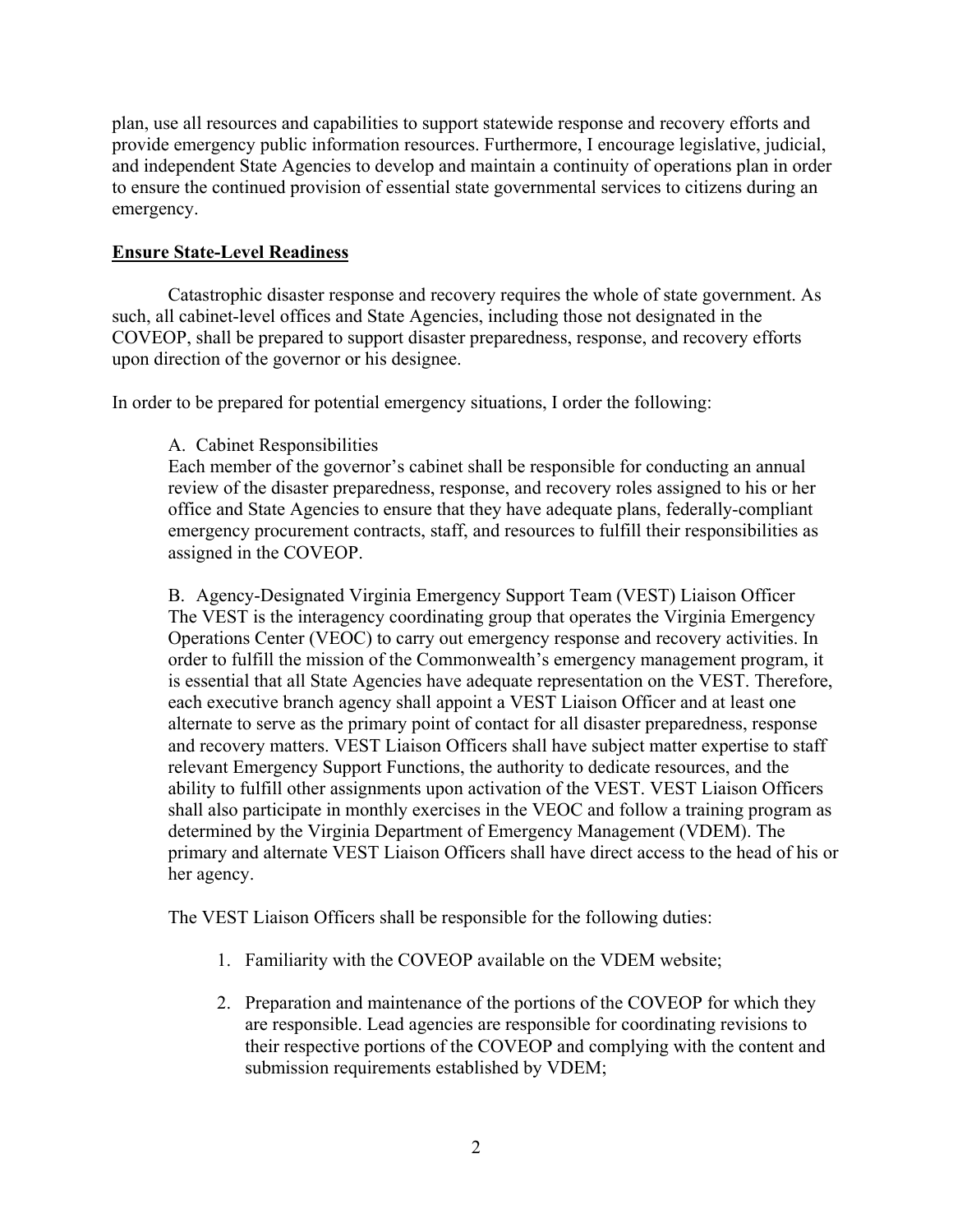- 3. Pursuant to § 2.2-222.1 of the *Code of Virginia*, preparation and maintenance of a written internal agency plan to fulfill the responsibilities designated in the COVEOP. Plans shall be compliant with VDEM's template and submitted to VDEM annually by May 1;
- 4. Maintenance of a current roster of personnel with appropriate skill-sets designated to staff Emergency Support Functions or other VEST assignments during disaster operations;
- 5. The staffing and/or coordination of personnel to support 13-hour shifts in the VEOC, Disaster Recovery Center, and/or Joint Field Office during disasters or other emergencies as directed by VDEM;
- 6. Coordination of disaster-related information through standard VEST processes;
- 7. To serve as the agency point-of-contact for disaster-related waivers or exemptions for registration, licensing, or permitting requirements;
- 8. Oversight of the agency's collection of disaster-related costs and its submission of cost reports to the Finance and Administration Section of the VEST;
- 9. Identification and coordination of appropriate agency personnel to participate in VEST exercises and training events as authorized by the agency head in order to increase awareness of the role of personnel during disasters or emergencies;
- 10. The State Agency's compliance with the National Incident Management System; and
- 11. Completion of emergency management course requirements as determined by VDEM and participation in monthly VEST training and exercises.

### C. State Agency Emergency Management Coordinator

Each State Agency shall appoint an Emergency Management Coordinator (EMC) and at least one alternate. Under the guidance of the EMC, each State Agency shall develop and maintain plans that outline the actions to be undertaken by building occupants during emergency situations, severe weather scenarios, and all related preparedness drills. The State Agency primary and alternate EMCs shall have direct access to the head of the facility, the head of the agency, or president of the public institutions of higher education during declared states of emergency.

EMCs shall be responsible for the following duties:

1. Development, adoption, and maintenance of a current written Occupant Emergency Action Plan with respect to executive branch agencies, consisting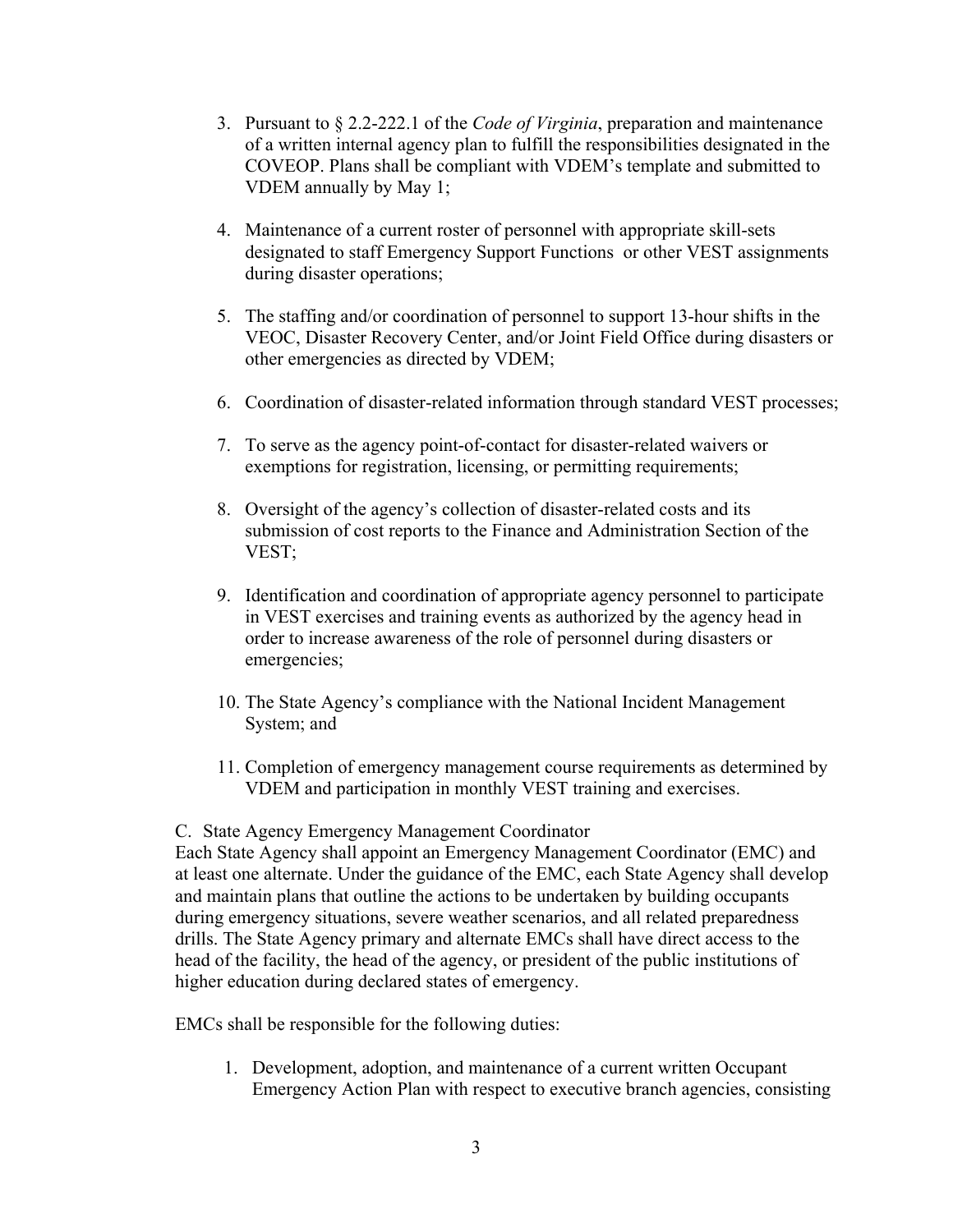of building evacuation, shelter-in-place, active threat, and other hazards or emergencies as deemed appropriate;

- 2. Coordination of the Occupant Emergency Action Plan with the appropriate local emergency management agency; and
- 3. Development, adoption, and maintenance of a written Crisis and Emergency Management Plan with respect to public institutions of higher education, and compliance with all related requirements in § 23.1-804 of the *Code of Virginia*.

EMCs shall also be responsible for the following duties related to continuity of operations planning:

- 1. The annual creation and update of the State Agency's continuity of operations plan to conform to the most recent template produced by VDEM;
- 2. The conduct of continuity awareness briefings (or other means of orientation) for all newly-hired personnel (including host or contract personnel) on the State Agency's continuity of operations plan within 90 days of hire or appointment;
- 3. The conduct of an annual continuity awareness briefing for agency leadership. The continuity awareness briefing must include, at a minimum, individual continuity plan duties, mission essential functions, and orders of succession;
- 4. The maintenance of a current roster of State Agency personnel required to implement the continuity of operations plan;
- 5. The conduct of an annual test or exercise of the continuity of operations plan that includes alert, notification, and activation procedures for key personnel;
- 6. The completion of an After Action Report within three months of a continuity of operations plan test, exercise, or actual event, and monitor the correction of identified deficiencies. These deficiencies shall also be corrected in a reasonable time frame as resources allow; and
- 7. The annual submission of a list of continuity of operations plan alternate facilities to the Department of General Services by July 1.

D. State Agency Participation in the Joint Information Center during Emergencies Providing a consistent message to citizens and the public during a disaster is of critical importance. Therefore, I direct that all members of the governor's cabinet and State Agencies coordinate emergency public information with VDEM during states of emergency. I also direct that executive branch agencies appoint a public information officer to staff the VEST Joint Information Center at the request of VDEM. All State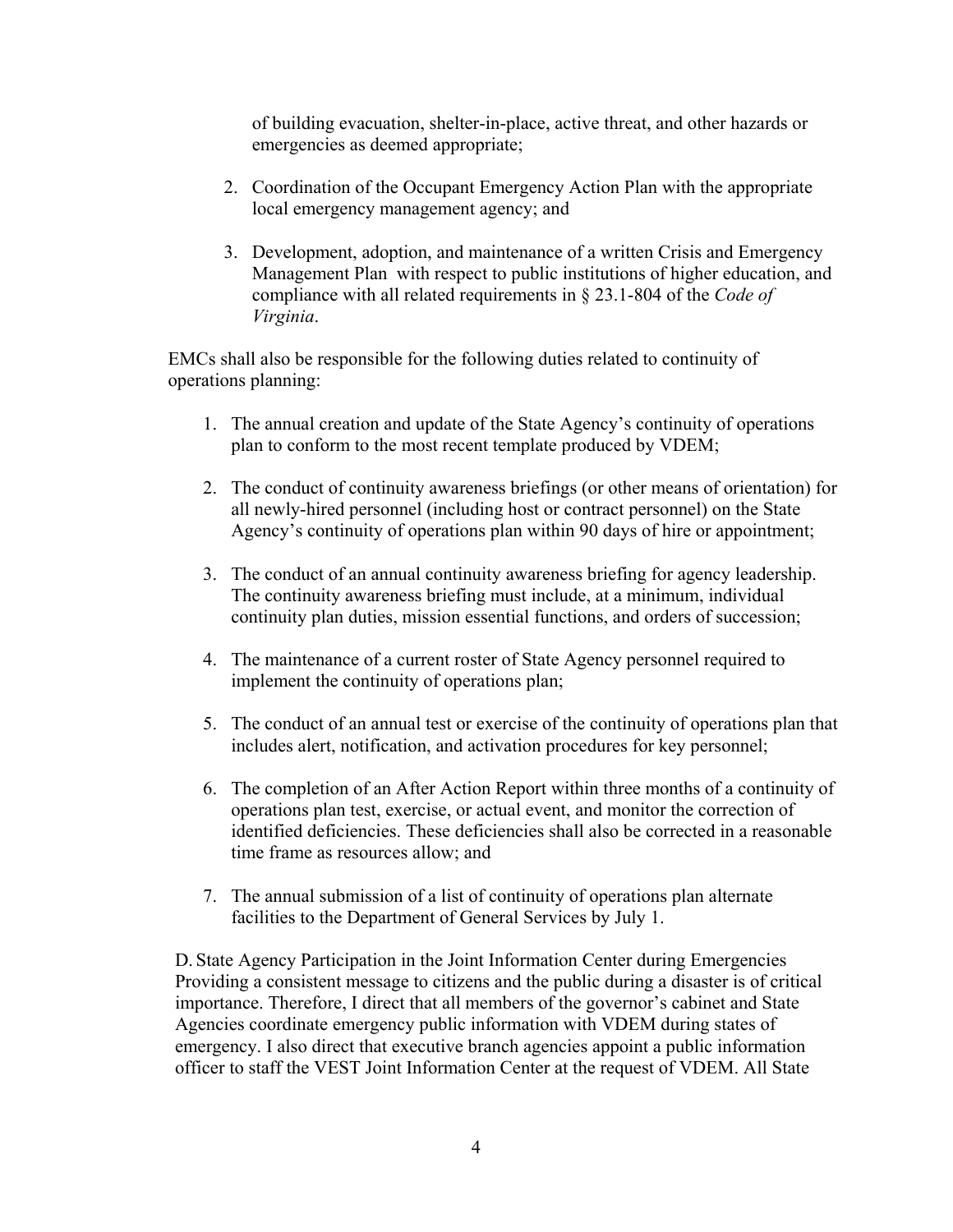Agency public information officers shall complete a training course in emergency public communications as directed by VDEM.

E. State Workforce Preparedness and Disaster Support In order to promote a culture of preparedness within the Commonwealth, I direct that all personnel and faculty of State Agencies shall successfully complete Emergency Management for State Employees training annually. This course will be offered online through the Commonwealth of Virginia Learning Center website and will be available after January 1, 2020.

Members of my cabinet, executive branch agency heads, and other key personnel, including any state employee, are subject to having leave cancelled during preparedness activities for a declaration of state of emergency.

The state employee workforce is essential to the Commonwealth's ability to prepare for, respond to, and recover from emergencies and disasters. Therefore, all State Agencies shall include the standard emergency preparedness and assistance statement found on the Department of Human Resource Management web site in state Employee Work Profiles. This statement shall serve as notice to employees that they may be required to perform other emergency management duties, including supporting and staffing the VEST during a disaster. Department of Human Resource Management in coordination with VDEM, shall identify a method to leverage effectively the state employee workforce in anticipation of disaster response and recovery operations.